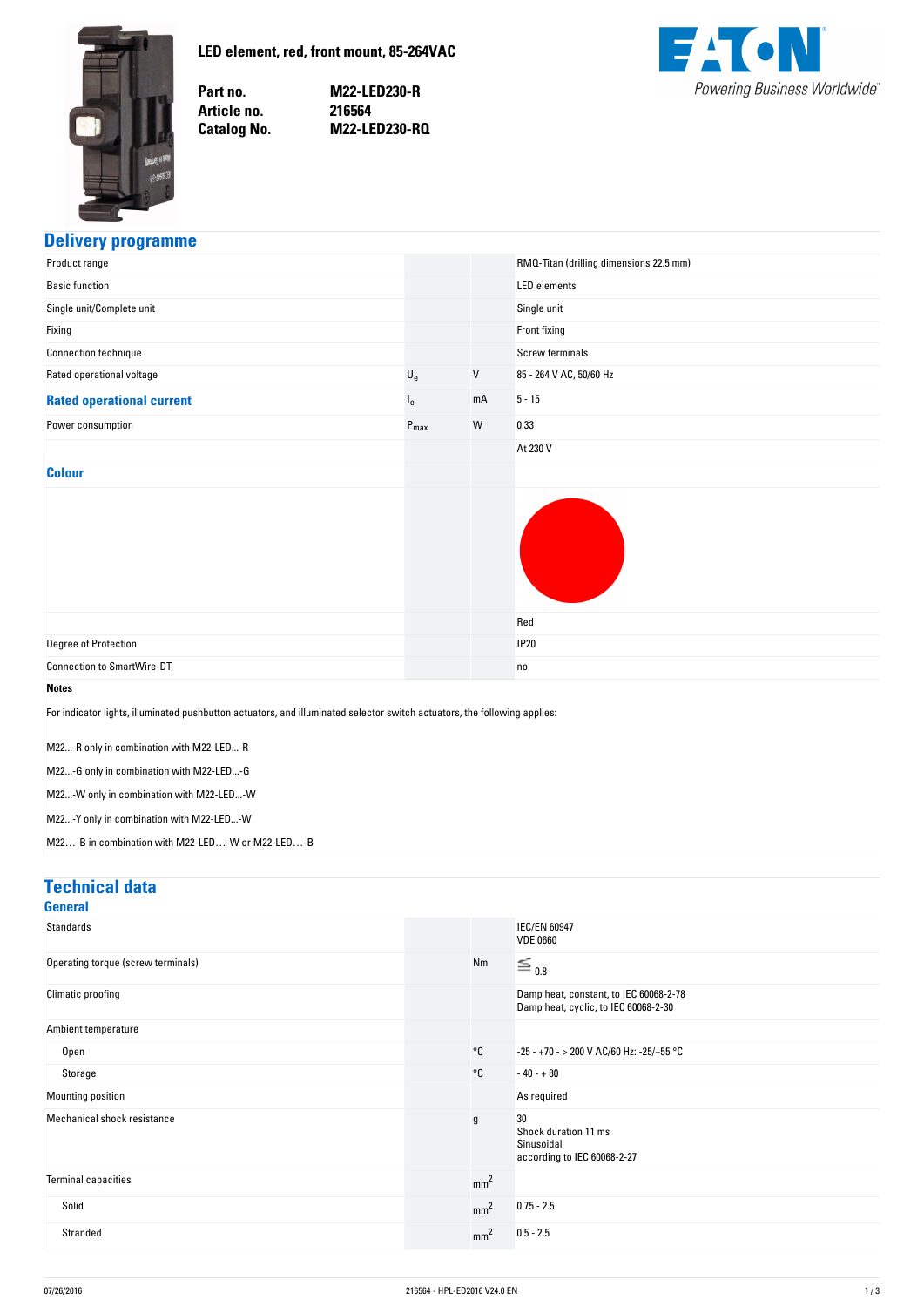| <b>Contacts</b>                           |                  |      |       |
|-------------------------------------------|------------------|------|-------|
| Rated impulse withstand voltage           | $U_{\text{imp}}$ | V AC | 6000  |
| Rated insulation voltage                  |                  |      | 500   |
| Overvoltage category/pollution degree     |                  |      | III/3 |
| Indoor and protected outdoor installation |                  |      |       |

# **Design-verification-as-per-IEC/EN-61439**

| Technical data for design verification                                                                                    |                   |    |                                                                                                                                     |
|---------------------------------------------------------------------------------------------------------------------------|-------------------|----|-------------------------------------------------------------------------------------------------------------------------------------|
| Rated operational current for specified heat dissipation                                                                  | $I_n$             | A  | 0                                                                                                                                   |
| Heat dissipation per pole, current-dependent                                                                              | $P_{vid}$         | W  | 0                                                                                                                                   |
| Equipment heat dissipation, current-dependent                                                                             | $P_{\text{vid}}$  | W  | 0                                                                                                                                   |
| Static heat dissipation, non-current-dependent                                                                            | $P_{VS}$          | W  | 1                                                                                                                                   |
| Heat dissipation capacity                                                                                                 | $P_{\text{diss}}$ | W  | 0                                                                                                                                   |
| Operating ambient temperature min.                                                                                        |                   | °C | $-25$                                                                                                                               |
| Operating ambient temperature max.                                                                                        |                   | °C | 70                                                                                                                                  |
| IEC/EN 61439 design verification                                                                                          |                   |    |                                                                                                                                     |
| 10.2 Strength of materials and parts                                                                                      |                   |    |                                                                                                                                     |
| 10.2.2 Corrosion resistance                                                                                               |                   |    | Meets the product standard's requirements.                                                                                          |
| 10.2.3.1 Verification of thermal stability of enclosures                                                                  |                   |    | Meets the product standard's requirements.                                                                                          |
| 10.2.3.2 Verification of resistance of insulating materials to normal heat                                                |                   |    | Meets the product standard's requirements.                                                                                          |
| 10.2.3.3 Verification of resistance of insulating materials to abnormal heat<br>and fire due to internal electric effects |                   |    | Meets the product standard's requirements.                                                                                          |
| 10.2.4 Resistance to ultra-violet (UV) radiation                                                                          |                   |    | Meets the product standard's requirements.                                                                                          |
| 10.2.5 Lifting                                                                                                            |                   |    | Does not apply, since the entire switchgear needs to be evaluated.                                                                  |
| 10.2.6 Mechanical impact                                                                                                  |                   |    | Does not apply, since the entire switchgear needs to be evaluated.                                                                  |
| 10.2.7 Inscriptions                                                                                                       |                   |    | Meets the product standard's requirements.                                                                                          |
| 10.3 Degree of protection of ASSEMBLIES                                                                                   |                   |    | Does not apply, since the entire switchgear needs to be evaluated.                                                                  |
| 10.4 Clearances and creepage distances                                                                                    |                   |    | Meets the product standard's requirements.                                                                                          |
| 10.5 Protection against electric shock                                                                                    |                   |    | Does not apply, since the entire switchgear needs to be evaluated.                                                                  |
| 10.6 Incorporation of switching devices and components                                                                    |                   |    | Does not apply, since the entire switchgear needs to be evaluated.                                                                  |
| 10.7 Internal electrical circuits and connections                                                                         |                   |    | Is the panel builder's responsibility.                                                                                              |
| 10.8 Connections for external conductors                                                                                  |                   |    | Is the panel builder's responsibility.                                                                                              |
| 10.9 Insulation properties                                                                                                |                   |    |                                                                                                                                     |
| 10.9.2 Power-frequency electric strength                                                                                  |                   |    | Is the panel builder's responsibility.                                                                                              |
| 10.9.3 Impulse withstand voltage                                                                                          |                   |    | Is the panel builder's responsibility.                                                                                              |
| 10.9.4 Testing of enclosures made of insulating material                                                                  |                   |    | Is the panel builder's responsibility.                                                                                              |
| 10.10 Temperature rise                                                                                                    |                   |    | The panel builder is responsible for the temperature rise calculation. Eaton will<br>provide heat dissipation data for the devices. |
| 10.11 Short-circuit rating                                                                                                |                   |    | Is the panel builder's responsibility. The specifications for the switchgear must be<br>observed.                                   |
| 10.12 Electromagnetic compatibility                                                                                       |                   |    | Is the panel builder's responsibility. The specifications for the switchgear must be<br>observed.                                   |
| 10.13 Mechanical function                                                                                                 |                   |    | The device meets the requirements, provided the information in the instruction<br>leaflet (IL) is observed.                         |

# **Technical-data-ETIM-6.0**

| Low-voltage industrial components (EG000017) / Lamp holder block for control circuit devices (EC000204)                                                                                                           |   |             |  |
|-------------------------------------------------------------------------------------------------------------------------------------------------------------------------------------------------------------------|---|-------------|--|
| Electric engineering, automation, process control engineering / Low-voltage switch technology / Command and alarm device / Bulb socket block for command and alarm devices<br>(ecl@ss8.1-27-37-12-09 [AKF027011]) |   |             |  |
| With integrated transformer                                                                                                                                                                                       |   | No          |  |
| With integrated voltage decreasing resistor                                                                                                                                                                       |   | No          |  |
| With integrated lamp                                                                                                                                                                                              |   | Yes         |  |
| With integrated diode                                                                                                                                                                                             |   | Yes         |  |
| Lamp holder                                                                                                                                                                                                       |   | None        |  |
| Rated voltage Ue at AC 50 Hz                                                                                                                                                                                      | V | 230 - 230   |  |
| Rated voltage Ue at AC 60 Hz                                                                                                                                                                                      | V | $230 - 230$ |  |
| Rated voltage Ue at DC                                                                                                                                                                                            | V | $0 - 0$     |  |